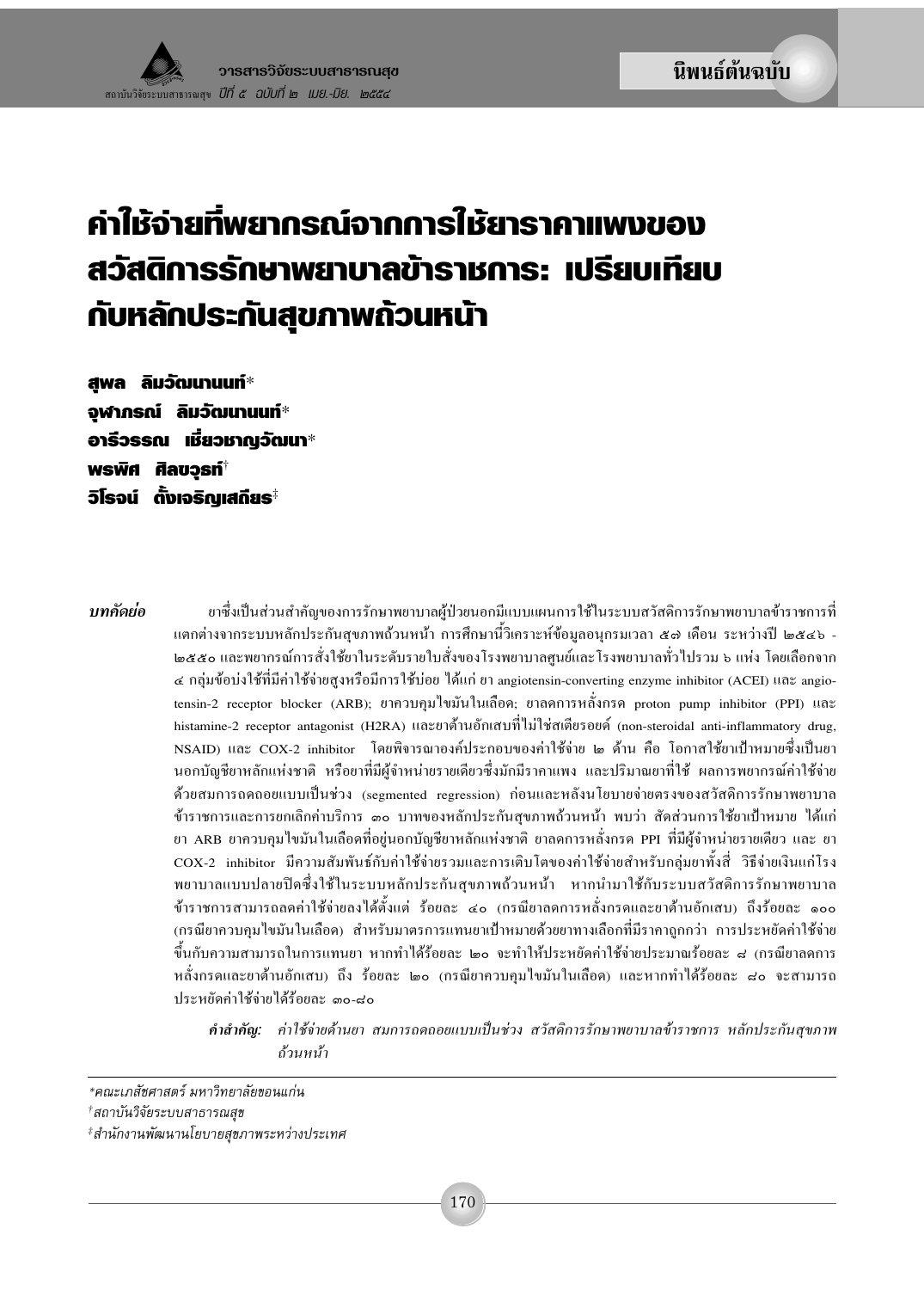#### Abstract Forecasted expenditure due to the use of expensive drugs in Civil Servant Medical Benefit Scheme: a comparison with Universal Health Coverage Scheme

Supon Limwattananon\*, Chulaporn Limwattananon\*, Areewan Cheawchanwattana\*. Pornpit Silkavute<sup>†</sup>, Viroj Tangcharoensatien<sup>‡</sup>

\*Faculty of Pharmaceutical Sciences, Khon Kaen University, <sup>+</sup>Health Systems Research Institute, <sup>‡</sup>International Health Policy Program

Therapeutic drugs, a major component of outpatient care have made the utilization pattern in the Civil Servant Medical Benefit Scheme (CSMBS) different from the Universal Health Coverage Scheme (UCS). This study analyzed a time-series of 57 months during 2003-2007 for drug prescriptions in 6 Regional Hospitals and General Hospitals and forecast the overall expenditure. Four therapeutic classes with high expenditure or frequent use, including angiotensin-converting enzyme inhibitors (ACEI) and angiotensin-2 receptor blockers (ARB); antilipids; proton pump inhibitors (PPI) and histamine-2 receptor antagonists (H2RA); and non-steroidal anti-inflammatory drugs (NSAID) plus COX-2 inhibitor were analyzed with respect to two expenditure components; (1) propensity to use the target drugs, which are not covered by the National Lists of Essential Medicines or are the single-source products, and (2) the utilization quantity. Results from the expenditure forecast before and after the CSMBS' direct billing policy and the UCS' 30-Baht copay abolition policy using a segmented regression analysis revealed that the use of the following target drugs, including ARB, non-essential antilipids, single-source PPI and COX-2 inhibitor was associated with the total and expenditures growth of the four classes. The close-end method of provider payment currently employed by the UCS, if applied to the CSMBS would be able to reduce 40 percent of the expenditures for PPI-H2RA and NSAID-COX-2 inhibitor to 100 percent of the expenditure for antilipids. For the substitution measure, the degree of cost-saving would depend largely on the policy compliance levels. With the 20 percent compliance, 8 percent of the expenditures for PPI-H2RA and NSAID-COX-2 inhibitor and 20 percent for antilipids could be saved. With the 80 percent compliance, the costsaving would range from 30 percent to 80 percent.

Key words: Civil Servant Medical Benefit Scheme, Drug expenditure, Segmented regression, Universal Health Coverage Scheme

# ภูมิหลังและที่มา

ı<br>นภาพรวมของประเทศ ค่าใช้จ่ายด้านยามีการเติบโตในอัตรา • ใกล้เคียงกับค่าใช้จ่ายด้านสุขภาพโดยรวม คือ ประมาณร้อย ิละ ๗-๘ ต่อปี ซึ่งสูงกว่าการเติบโตของผลิตภัณฑ์มวลรวม ภายในประเทศ อย่างไรก็ตาม ภายหลังวิกฤติเศรษฐกิจของ ประเทศ ยาซึ่งเป็นส่วนสำคัญของการใช้จ่ายเพื่อสุขภาพกลับมี แนวโน้มเพิ่มขึ้นจากประมาณร้อยละ ๓๐ ในปี ๒๕๓๘-๒๕๔๒ เป็นร้อยละ ๔๐ ตั้งแต่ปี ๒๕๔๖ เป็นต้นมา<sup>(๑)</sup> เมื่อจำแนกตาม ระบบประกันสุขภาพ ค่ารักษาพยาบาลของผู้ใช้สิทธิสวัสดิการ รักษาพยาบาลข้าราชการมีการเติบโตอย่างรวดเร็วและต่อเนื่อง โดยในปี ๒๕๕๓ มีค่าใช้จ่ายต่อหัวประมาณ ๑๒,๐๐๐ บาท ซึ่งสูงกว่าระบบหลักประกันสุขภาพถ้วนหน้ากว่าสี่เท่า<sup>(๒)</sup> ทั้งนี้ ประมาณสามในสี่เป็นค่ารักษาพยาบาลผู้ป่วยนอก โดยค่ายามี สัดส่วนสูงสุดถึงร้อยละ ๘๓.๕<sup>(๓)</sup>

ในรอบ ๑๐ เดือนแรกของปีงบประมาณ ๒๕๕๓ ค่าใช้จ่ายด้าน ยาที่โรงพยาบาลของรัฐขนาดใหญ่ ๓๓ แห่ง เบิกจ่ายสำหรับผู้ ป่วยนอกในระบบจ่ายตรงของสวัสดิการรักษาพยาบาล ข้าราชการมีมูลค่าประมาณ ๑๖,๕๐๐ ล้านบาท<sup>(๔)</sup> ยาที่มีมูลค่า การใช้สูงสุด ๕๐ รายการแรกมีส่วนแบ่งถึงร้อยละ ๔๖.๙ โดย Atorvastatin มีมูลค่าสูงสุดคิดเป็นร้อยละ ๔.๒ ของยาทั้งหมด สำหรับยาควบคุมไขมันอื่นๆ ที่อยู่นอกบัญชียาหลักแห่งชาติ ได้แก่ Rosuvastatin และ Ezetimibe มีส่วนแบ่งร้อยละ ๒.๘ และ ๑.๐ ตามลำดับ ยานอกบัญชียาหลักแห่งชาติในกลุ่มอื่นๆ ที่มีผลกระทบสูงต่อค่าใช้จ่าย ได้แก่ ยาลดการหลั่งกรด Proton-pump inhibitor (PPI) ที่มีผู้จำหน่ายรายเดียว คือ Esomeprazole, Lansoprazole, Rabeprazole และ Pantoprazole มีส่วนแบ่งร้อยละ ๑.๔, ๑.๑, ๐.๙ และ ๐.๔ ตามลำดับ ยาต้านอักเสบ COX-2 inhibitors คือ Celecoxib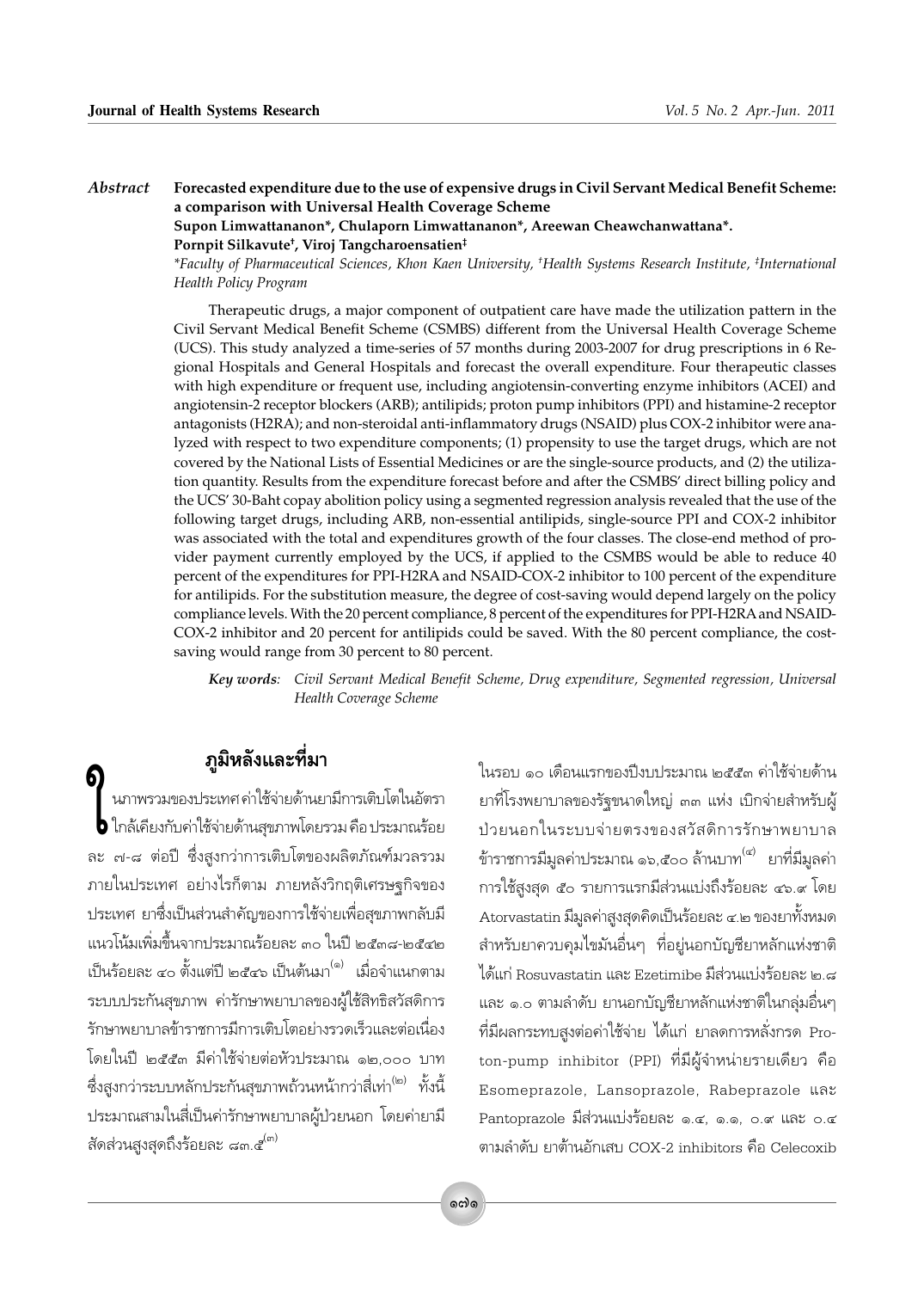

และ Etoricoxib มีส่วนแบ่งร้อยละ ๑.๒ และ ๐.๙ ตามลำดับ ยาชะลอข้อเสื่อม Symptomatic slow-acting drugs for osteoarthritis (SYSADOA) คือ Glucosamine และ Diacerein มีส่วนแบ่งร้อยละ ๒.๙ และ ๐.๘ ตามลำดับ และ ยา Angiotensin-2 receptor blocker (ARB) คือ Valsartan, Irbesartan, Candesartan และ Telmisartan มีส่วนแบ่ง ร้อยละ ๑.๒. ๐.๗. ๐.๖ และ ๐.๔ ตามลำดับ โดยสรป ยาทั้ง ้ห้ากลุ่มที่กล่าวมานี้มีส่วนแบ่งถึงร้อยละ ๔๓.๕ ของยาที่มี มูลค่าการใช้สูงสุด ๕๐ รายการแรก หรือร้อยละ ๒๐.๔ ของ มูลค่ายาในระบบจ่ายตรงทั้งหมด

เนื่องจากยานอกบัญชียาหลักแห่งชาติส่วนใหญ่มักมีการ ผูกขาดตลาดภายใต้ความคุ้มครองของสิทธิบัตร ทำให้ยาดัง กล่าวมีราคาแพงกว่ายาประเภทใช้ชื่อสามัญที่มีผู้จำหน่าย หลายรายซึ่งมักผลิตได้ภายในประเทศ ภาพรวมในระดับ ประเทศสะท้อนให้เห็นว่า การเพิ่มขึ้นของค่าใช้จ่ายด้านยา โดยเฉพาะอย่างยิ่งในระบบสวัสดิการรักษาพยาบาลข้าราชการ น่าจะเกิดจากการใช้ยาประเภทที่มีผู้จำหน่ายรายเดียวซึ่ง ์ทั้งหมดต้องนำเข้าจากต่างประเทศ มูลค่ายาแผนปัจจุบัน สำหรับมนุษย์ที่นำเข้าจากต่างประเทศมีส่วนแบ่งทางการตลาด ร้อยละ ๒๓.๕ ในปี ๒๕๒๗ และเพิ่มขึ้นโดยลำดับจนใกล้ เคียงกับยาที่ผลิตในประเทศในปี ๒๕๔๖ และมีส่วนแบ่งสูง กว่ายาที่ผลิตในประเทศตั้งแต่ปี ๒๕๔๘ เป็นต้นมา<sup>(๑)</sup>

เนื่องจากภาระค่าใช้จ่ายภาคสาธารณะในการดูแลสุขภาพ ู้ที่เพิ่มขึ้นทุกปีสำหรับผู้มีสวัสดิการรักษาพยาบาลข้าราชการ ๕ ล้านคนและหลักประกันสุขภาพถ้วนหน้าอีก ๔๗ ล้านคน การ ้ พยากรณ์ค่าใช้จ่ายด้านยาที่ใช้ข้อมูลในระดับรายการยาเป็น เครื่องมือสำคัญในการวิเคราะห์ผลกระทบจากมาตรการ ิ ควบคุมค่าใช้จ่ายซึ่งอาจเกิดขึ้นในอนาคต<sup>(๕)</sup> การศึกษานี้มี วัตถุประสงค์เพื่อพยากรณ์ค่าใช้จ่ายและความสามารถในการ ประหยัดค่าใช้จ่ายของกลุ่มยาที่มีมูลค่าสูงหรือมีการใช้บ่อย สำหรับผู้ป่วยนอกที่ใช้สิทธิสวัสดิการรักษาพยาบาลข้าราชการ ในโรงพยาบาลระดับตติยภูมิสังกัดกระทรวงสาธารณสุขใน ส่วนภูมิภาค โดยเปรียบเทียบแบบแผนการใช้ยาที่มีราคาแพง และยาอื่นที่เป็นทางเลือกกับผู้ป่วยหลักประกันสุขภาพถ้วนหน้า

# ระเบียบวิธีการศึกษา

#### ที่มาของข้อมูล

ข้อมูลอิเล็กทรอนิกส์ในระดับรายการยาซึ่งบันทึกการสั่งใช้ ยาสำหรับผู้ป่วยนอก ตั้งแต่ เดือน มกราคม ๒๕๔๖ - กันยายน ๒๕๕๐ (รวม ๕๗ เดือน) จากโรงพยาบาลศูนย์และโรง พยาบาลทั่วไป ในภาคกลาง ภาคเหนือ ภาคตะวันออกเฉียงเหนือ และภาคใต้ รวม ๖ แห่ง

#### การวิเคราะห์ข้อมูล

#### ยาเป้าหมายและกลุ่มยาที่ศึกษา

โดยทั่วไป ค่าใช้จ่ายด้านยาของโรงพยาบาลมักเป็นไปตาม กภู "๒๐-๘๐" คือ ร้อยละ ๒๐ แรกของรายการที่มีมลค่าสง จะมีสัดส่วนประมาณร้อยละ ๘๐ ของค่าใช้จ่ายรวม การศึกษา นี้เลือกยาซึ่งมีราคาแพงเป็นเป้าหมาย (D\*) ได้แก่ ยานอก บัญชียาหลักแห่งชาติ ยาที่มีผู้จำหน่ายรายเดียว โดยพิจารณา ร่วมกับยาอื่นที่เป็นทางเลือก (D) ในกลุ่มข้อบ่งใช้เดียวกัน รวมทั้งสิ้น ๕ กลุ่มที่มีค่าใช้จ่ายสูงหรือมีการใช้บ่อย (ตารางที่ ๑) ได้แก่ (๑) ยา angiotensin-2 receptor blocker (ARB) ใน กลุ่มยา angiotensin-converting enzyme inhibitor (ACEI) และ ARB; (๒) ยานอกบัญชียาหลักแห่งชาติ ในกลุ่มยา ควบคุมไขมันในเลือด statin และอื่นๆ; (๓) ยา proton pump inhibitor (PPI) ที่มีผู้จำหน่ายรายเดียว ในกลุ่มยาลดการ หลั่งกรด histamine-2 receptor antagonist (H2RA) และ PPI; และ (๔) ยา COX-2 inhibitor ในกลุ่มยาต้านอักเสบที่ ไม่ใช่สเตียรอยด์ (non-steroidal anti-inflammatory drug, NSAID) และ COX-2 inhibitor โดยเลือกเฉพาะยาชนิดรับ ประทานในรูปแบบเม็ดหรือแคปซูลสำหรับผู้ใหญ่

#### การวิเคราะห์ค่าใช้จ่าย

กรอบการวิเคราะห์ค่าใช้จ่ายด้านยาในการศึกษานี้ (รูปที่ ๑) อาศัยตัวแบบซึ่งเคยใช้ในการศึกษาของ สุพล ลิมวัฒนานนท์ และคณะ<sup>(๖)</sup> โดยจำแนกองค์ประกอบของค่าใช้จ่ายรวม (Y) เป็น ๒ ด้าน ได้แก่ (๑) ราคาต่อหน่วยการใช้ (p) ในที่นี้กำหนด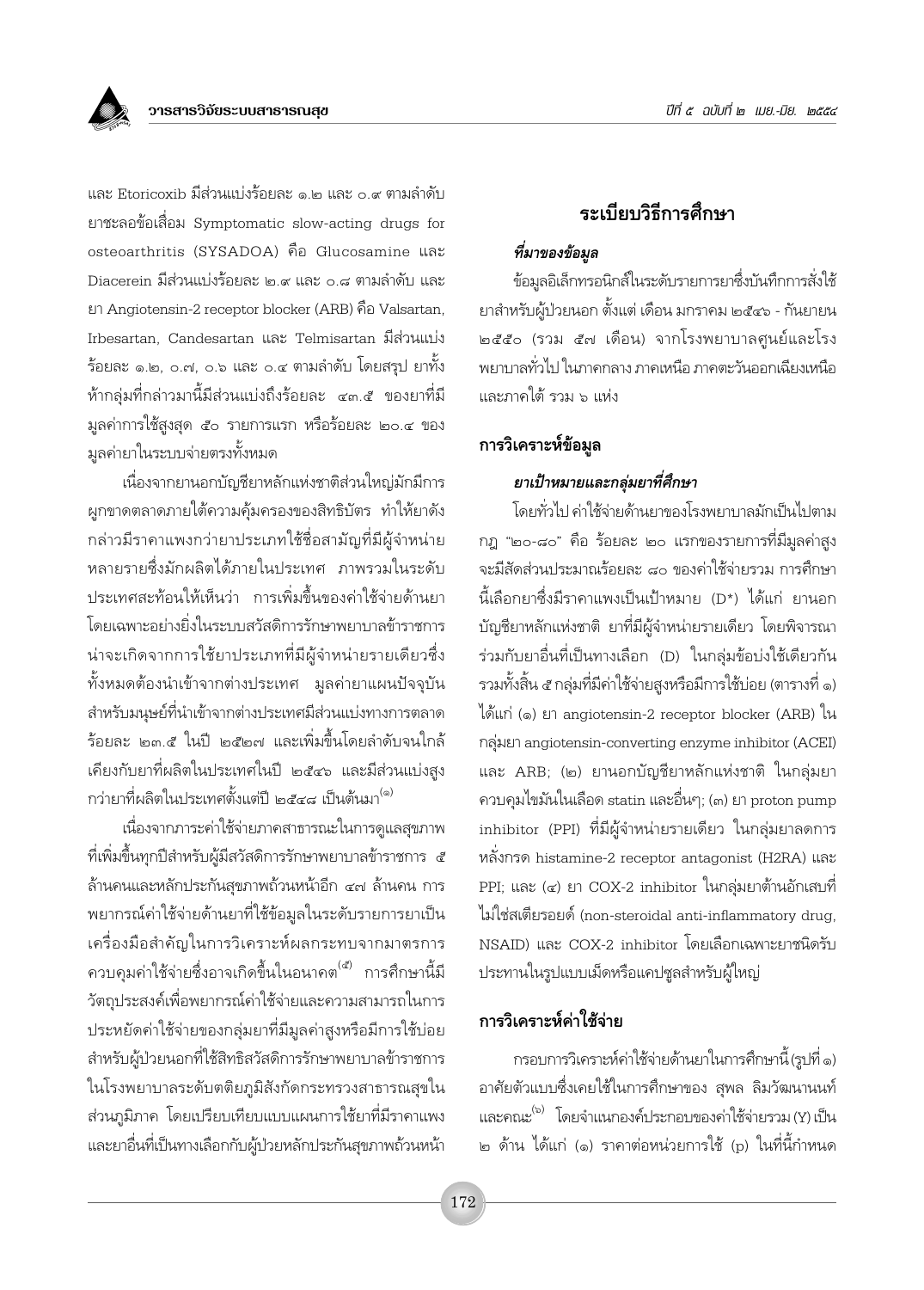| ึกลุ่มยา                                        | ยาเป้าหมาย                              | ยาลื้นที่เป็นทางเลือก                                                                          |
|-------------------------------------------------|-----------------------------------------|------------------------------------------------------------------------------------------------|
| o. Angiotensin-converting                       | ARB: Candesartan, Irbesartan,           | ACEI: Captopril, Cilazapril, Enalapril, Fosinopril,                                            |
| enzyme inhibitor (ACEI)                         | Losartan, Olmesartan,                   | Imidapril, Lisinopril, Perindopril, Quinapril, Ramipril                                        |
| และ Angiotensin-2                               | Telmisartan, Valsartan                  |                                                                                                |
| receptor blocker (ARB)                          |                                         |                                                                                                |
| ๒. ยาควบคุมไขมันในเลือด                         | ยานอกบัญชียาหลักแห่งชาติ:               | ยาในบัญชียาหลักแห่งชาติ:                                                                       |
|                                                 | Atorvastatin, Fluvastatin, Pravastatin, | Simvastatin, Gemfibrozil, Fenofibrate                                                          |
|                                                 | Rosuvastatin, Acipimox, Ezetimibe,      |                                                                                                |
|                                                 | Bezafibrate                             |                                                                                                |
| ๑. ยาลดการหลั่งกรด                              | PPI ที่มีผู้จำหน่ายรายเดียว:            | PPI ที่มีผู้จำหน่ายหลายราย: Omeprazole                                                         |
| H-2 receptor antagonist                         | Esomeprazole, Lansoprazole,             | H2RA: Cimetidine, Famotidine, Ranitidine                                                       |
| $(H2RA)$ $\text{I} \Omega \text{S}$ Proton pump | Pantoprazole, Rabeprazole               |                                                                                                |
| inhibitor (PPI)                                 |                                         |                                                                                                |
| $\leq$ . Non-steroidal anti-                    |                                         | COX-2 inhibitor: Celecoxib, Etoricoxib, NSAID: Diclofenac, Ibuprofen, Indomethacin, Ketoprofen |
| inflammatory drug (NSAID)                       | Lumiracoxib, Rofecoxib                  | Lozoprofen, Mefenamic, Meloxicam, Nabumetone,                                                  |
| และ COX-2 inhibitor                             |                                         | Naproxen, Nimesulide, Piroxicam, Sulindac, Tenoxicam,                                          |
|                                                 |                                         | Tiaprofenic                                                                                    |
|                                                 |                                         |                                                                                                |

 $\,$ ตารางที่ ๑  $\,$ กลุ่มยาที่ศึกษา และรายการยาเป้าหมายและยาอื่นที่เป็นทางเลือก



*รูปที่ ๑* องค์ประกอบของค่าใช้จ่ายรวมด้านยา

เป็นอัตราคงที่จากค่าเฉลี่ยของทุกโรงพยาบาล แทนที่จะใช้ ราคาที่ผันแปรตามฟังก์ชั่นอุปสงค์ และ (๒) ปริมาณการใช้ (Q) ซึ่งขึ้นกับจำนวนผู้ใช้ยา (N) โอกาสในการใช้ยา (P) และ ปริมาณยาในการใช้แต่ละครั้ง (d/Rx)

้องค์ประกอบของค่าใช้จ่ายรวม สามารถเขียนอยู่ในรูป สมการเส้นตรง (linear equation) ดังนี้

 $\mathbf{E}[\mathbf{Y}] = \{\mathbf{p}_{\rm{D}^*}\}\{\mathbf{E}[\mathbf{O}_{\rm{D}^*}]\} + \{\mathbf{p}_{\rm{D}}\}\{\mathbf{E}[\mathbf{O}_{\rm{D}}]\} \ \ldots \ldots \ldots \ldots \ldots \quad \textbf{(a)}$ 

เมื่อ E[Y] คือ ค่าใช้จ่ายเฉลี่ยโดยรวมของกล่มยาหนึ่งๆ ซึ่งประกอบด้วยยาเป้าหมาย (D\*) และยาอื่นที่เป็นทางเลือก (D);  $\rm p_{D^{\star}}$  และ  $\rm p_{D}$  คือ ราคาต่อหน่วยของยาเป้าหมายและยาอื่น; และ  $\mathrm{O}_{\mathrm{D}^{\star}}$  และ  $\mathrm{O}_\mathrm{D}$  คือ ปริมาณการใช้ของยาเป้าหมายและยาอื่น ตาม ลำดับ

สำหรับปริมาณการใช้ (Q) ได้จากผลคูณระหว่างความ น่าจะเป็นหรือโอกาสในการใช้ (P) และปริมาณการใช้ต่อครั้ง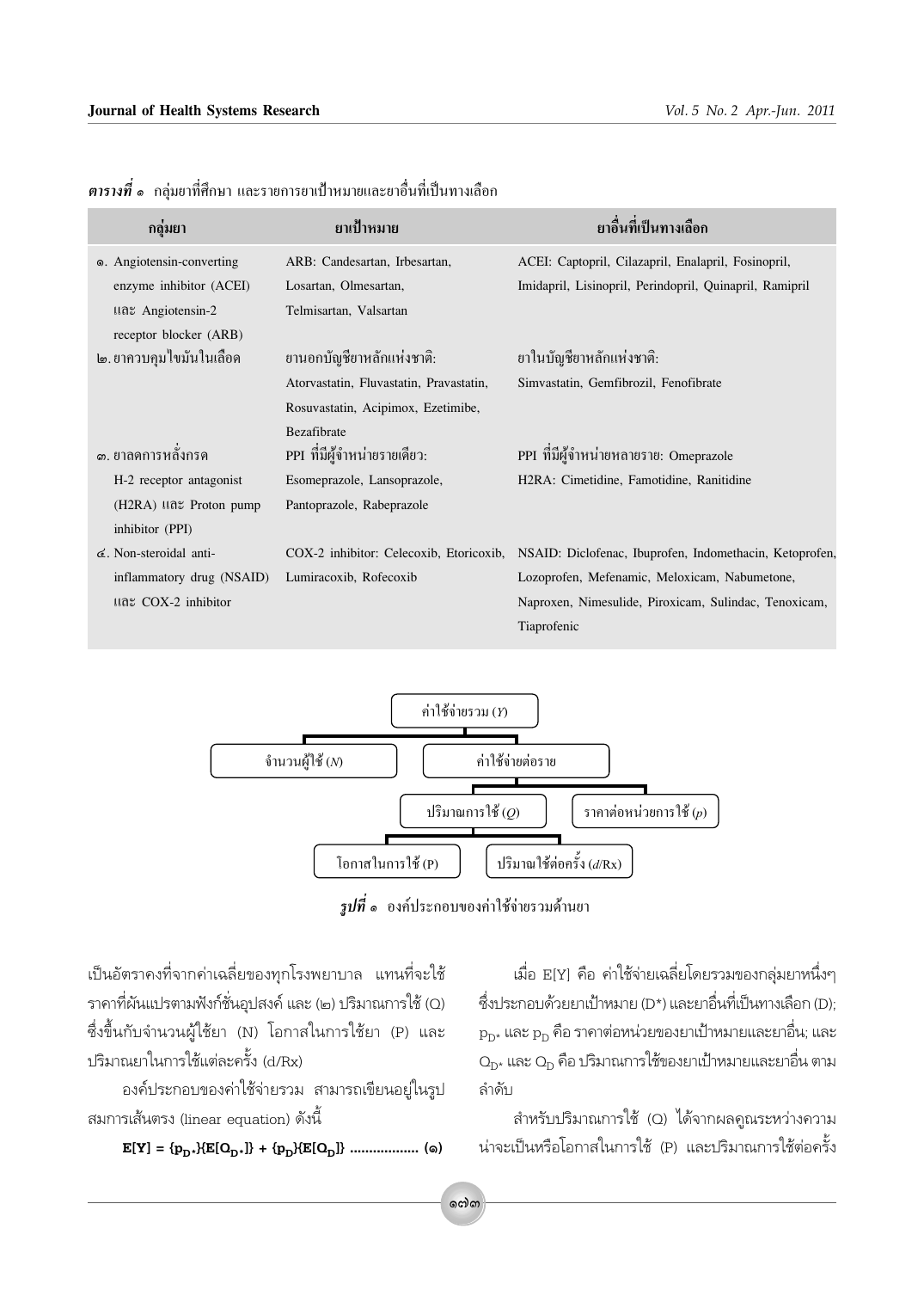เมื่อคิดเป็นหน่วยมาตรฐาน คือ จำนวนวัน (d) ดังสมการที่ ๒.๑ และ ๒.๒

เมื่อ P(D\*) และ 1 - P(D\*) คือ โอกาสในการใช้ยาเป้า หมายและยาอื่น ตามลำดับ: และ d/Rxp, และ d/Rxp คือ ขนาด ์ ของใบสั่งยา (Rx) เมื่อคิดเป็นจำนวนวัน (d) สำหรับยาเป้า หมายและยาอื่น ตามลำดับ

้ค่าเฉลี่ยของปริมาณการใช้ต่อใบสั่งยา (d/Rx) สำหรับ ยาเป้าหมาย (D\*) และยาอื่นที่เป็นทางเลือก (D) ขึ้นกับการ แจกแจงความน่าจะเป็นของขนาดใบสั่งยาตามที่กำหนด (threshold. T) ดังสมการที่ ๓.๑ และ ๓.๒

 $E[d/Rx_{D^*}] = {P(d/Rx_{D^*} > T)}{E[d+Rx_{D^*} > T]} +$ 

 ${1 - P(d/Rx_{D*} > T)}E[d | Rx_{D*} < T]}$  ............ (n.o)

 $E[d/Rx_{D}] = {P(d/Rx_{D}>T)}{E[d+Rx_{D}>T]} +$ 

 ${1 - P(d/Rx_D > T)}E[d + Rx_D < T]}$  ............... (ต.๒)

เมื่อ T คือ ขนาดใบสั่งยาที่กำหนดตามความเหมาะสมของ ข้อบ่งใช้สำหรับยาแต่ละกลุ่ม ได้แก่ ขนาด ๓๐ วัน สำหรับยา ลดการหลั่งกรด H2RA-PPI และยาต้านอักเสบ NSAID-COX-2 inhibitor และขนาด ๖๐ วัน สำหรับยา ACEI-ARB และยาควบคุมไขมันในเลือด; P(d/Rx>T) คือ ความน่าจะ เป็นของการสั่งยาต่อใบสั่งในปริมาณที่มากกว่าขนาดที่กำหนด: และ E[d | Rx>T] หรือ E[d | Rx<T] คือ ค่าเฉลี่ยของ ปริมาณยาที่มากหรือน้อยกว่าขนาดที่กำหนด ตามลำดับ

#### การพยากรณ์

ยุทธศาสตร์ในการควบคุมค่าใช้จ่ายอยู่ที่โอกาสของการใช้ ยาเป้าหมาย หรือ P(D\*) และปริมาณการใช้ยาเฉลี่ยต่อครั้ง หรือ E[d/Rx] ดังนั้น การพยากรณ์ผลกระทบด้านค่าใช้จ่ายจึงใช้วิธี การวิเคราะห์อนุกรมเวลา (time-series) ที่เป็นข้อมูลราย เดือนรวมทั้งสิ้น ๕๗ จุด สำหรับโอกาสของการใช้ยาเป้าหมาย และโอกาสของใบสั่งยาในจำนวนวันมากกว่าขนาดที่กำหนดหรือ P(d/RxD\*>T) สำหรับยาเป้าหมายหรือ P(d/RxD>T) สำหรับ ยาอื่นที่เป็นทางเลือก

เนื่องจากในช่วงเริ่มต้นของปีงบประมาณ ๒๕๕๐ มีการ เปลี่ยนแปลงทางนโยบายที่สำคัญเกิดขึ้นซึ่งอาจส่งผลกระทบ ต่อการสั่งใช้ยาเป้าหมาย ได้แก่ ระบบจ่ายตรงของสวัสดิการ รักษาพยาบาลข้าราชการ และการยกเลิกค่าบริการ ๓๐ บาท ของระบบหลักประกันสุขภาพถ้วนหน้า ดังนั้น การพยากรณ์ จึงอาศัยตัวแบบทางสถิติ คือ สมการถดถอยแบบเป็นช่วง (sea- $\,$ mented regression) $^{(\rm r i)}$  ซึ่งเหมาะสมกับข้อมูลอนุกรมเวลาที่ ถูกขัดจังหวะ (interrupted time-series) ด้วยนโยบายทั้ง สองดังกล่าว

การประมาณค่าอัตราการเติบโตของตัวแปรที่สนใจ (X) ด้วยตัวแบบสมการถดถอยแบบเป็นช่วง อาศัยความสัมพันธ์ ระหว่างตัวแปรที่สนใจ X ซึ่งวัดที่ระยะเวลาต่างๆ (t) กับระยะ เวลาซึ่งนับจากจดเริ่มต้นเป็นเดือน (Month) และระยะเวลา ซึ่งนับหลังจากการมีนโยบาย (MonthAfter) ดังสมการที่ ๔

#### $X_t = B_0 + \beta_1 \text{Month}_t + \beta_2 \text{MonthAfter}_t + \varepsilon_t$  ....... ( $\alpha$ )

ในที่นี้ X, คือ สัดส่วนผ้ป่วยที่ได้รับการสั่งใช้ยาเป้าหมาย หรือ P(D\*) ในสมการที่ ๒.๑ ซึ่งวัด ณ. เดือนที่ t = ๑ (มค. ๒๕๔๖), ๒, ๓,..., และ ๕๗ (กย. ๒๕๕๐)

 $\emph{Month}_t$  คือ จำนวนเดือนซึ่งเป็นตัวแปรต่อเนื่อง (๑, ๒, ๓,..., ๕๗) โดยนับตั้งแต่จุดเริ่มต้น ดังนั้น มค. ๒๕๔๖ คือ  $\text{Month}_1 = \circ$ ; กย. ๒๕๔๙ คือ  $\text{Month}_{45} = \text{CE}$ ; กย. ๒๕๕๐ คือ Month $_{57}$  = ๕๗

 $\text{MonthAfter}_{\text{t}}$  คือ จำนวนเดือนซึ่งนับหลังการ เปลี่ยนแปลงนโยบาย (คือ ตั้งแต่ ตลาคม ๒๕๔๙)

ดังนั้น MonthAfter, = Month, - ๔๕ เมื่อ ๔๖  $\leq$  t  $\leq$ ี่<br>สีฟ; MonthAfter = ๐ เมื่อ ๑ < t < ๔๕

ผลการวิเคราะห์ข้อมลตามสมการที่ ๔ ได้พารามิเตอร์ ๓ ตัว คือ  $\beta_{\scriptscriptstyle \Omega}$ ,  $\beta_{\scriptscriptstyle 1}$  และ  $\beta_{\scriptscriptstyle 2}$  ซึ่งมีความหมายดังต่อไปนี้

 $\beta_0$ คือ สัดส่วนผู้ป่วยที่ได้รับการสั่งใช้ยาเป้าหมายที่จุดเริ่ม ต้น (t = o) ในที่นี้ คือ สิ้นปี ๒๕๔๕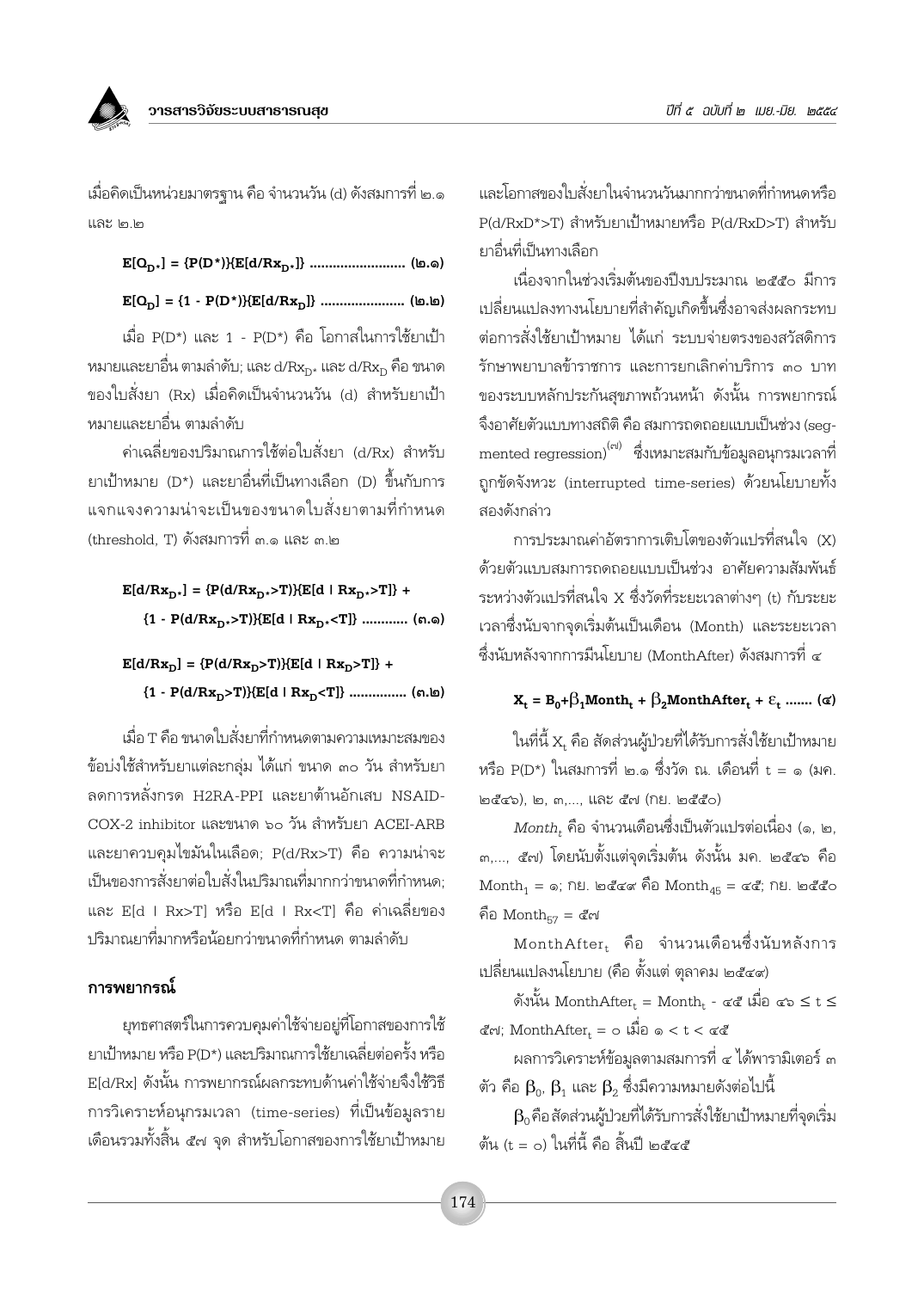$\beta_1$  คือ อัตราการเติบโตของสัดส่วนผู้ป่วยที่ได้รับการสั่ง ใช้ยาเป้าหมายโดยเฉลี่ยต่อเดือนก่อนมีการเปลี่ยนแปลง นโยบายในเดือนตลาคม ๒๕๔๙

 $\,\mathsf B_2\,$  คือ อัตราการเติบโตของสัดส่วนผู้ป่วยที่ได้รับการสั่ง ใช้ยาเป้าหมายโดยเฉลี่ยต่อเดือนหลังมีระบบจ่ายตรงของ สวัสดิการรักษาพยาบาลข้าราชการ หรือการยกเลิกค่าบริการ ๓๐ ิบาทของหลักประกันสขภาพถ้วนหน้า นอกเหนือจากการ เติบโตเดิมซึ่งอาจมีอยู่แล้ว

ดังนั้นอัตราการเติบโตภายหลังจากนโยบายจึงมีค่าเท่ากับ  $\beta_1 + \beta_2$ 

#### ผลการศึกษา

#### โอกาสในการใช้ยาเป้าหมาย

รูปที่ ๒ แสดงแนวโน้มรายไตรมาสของสัดส่วนการใช้ยา เป้าหมายซึ่งมีราคาแพงในกลุ่มยา ACEI-ARB, ยาควบคุมไข

มันในเลือด ยาลดการหลั่งกรด PPI และยา NSAID-COX-2 inhibitor โดยเปรียบเทียบระหว่างผู้ป่วยที่ใช้สิทธิสวัสดิการ รักษาพยาบาลข้าราชการและหลักประกันสขภาพถ้วนหน้าใน โรงพยาบาลที่ทำการศึกษา ๖ แห่ง ในระหว่างเดือน มกราคม ๒๕๔๖ ถึง กันยายน ๒๕๕๐

ผลจากการวิเคราะห์ด้วยสมการถดถอยแบบเป็นช่วง (ตารางที่ ๒) พบว่า ร้อยละ ๒๐ ของผ้ป่วยสวัสดิการรักษา พยาบาลข้าราชการซึ่งใช้ยาในกลุ่ม ACEI-ARB ได้รับการสั่ง ใช้ยา ARB อย่แล้วตั้งแต่สิ้นปี ๒๕๔๕ สัดส่วนการใช้ยา ARB ของสวัสดิการรักษาพยาบาลข้าราชการมีแนวโน้มสูงขึ้นอย่าง ต่อเนื่อง ด้วยอัตราเติบโตเฉลี่ยประมาณ ๐.๓๕ percentage points ต่อเดือน อย่างไรก็ตาม ภายหลังการใช้ระบบจ่ายตรง สัดส่วนการใช้ ARB ที่เพิ่มขึ้นอีกเดือนละ ๐.๐๕ percentage points ไม่ถึงระดับนัยสำคัญทางสถิติ จึงถือว่าไม่มีการเติบโต เพิ่มขึ้นจากที่เติบโตอยู่แล้วก่อนมีนโยบาย



*รูปที่ ๒* สัดส่วนการใช้ยาที่มีราคาแพงในแต่ละกลุ่มข้อบ่งใช้ สวัสดิการรักษาพยาบาลข้าราชการ เปรียบเทียบกับหลักประกันสุขภาพถ้วนหน้า รายใตรมาส ได&๔๖-ได&๕๐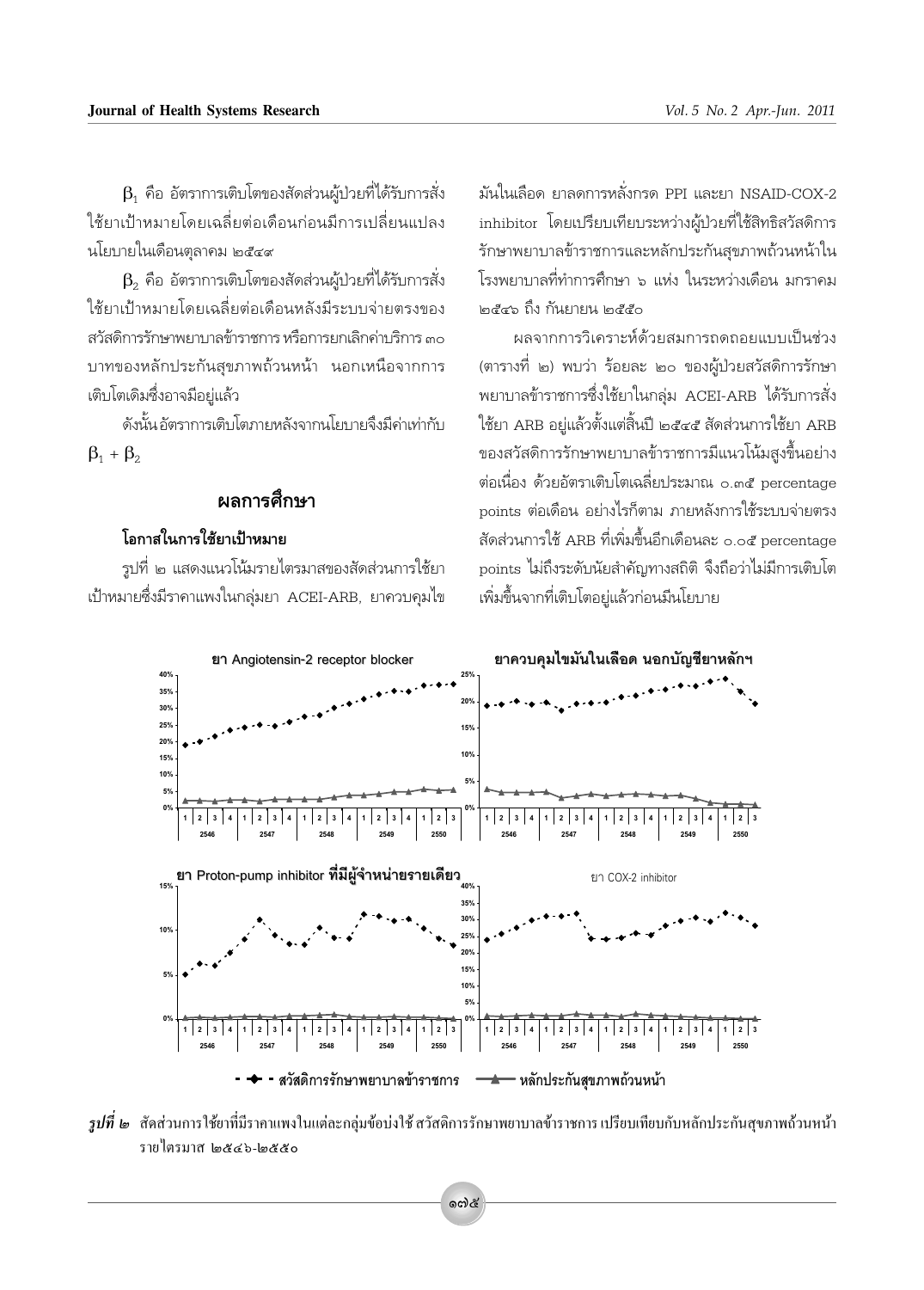

|                                     |                       | ้สัดส่วนผู้ป่วยที่ได้รับการสั่งใช้ยาเป้าหมาย*   |                                                        |  |  |  |
|-------------------------------------|-----------------------|-------------------------------------------------|--------------------------------------------------------|--|--|--|
| ยาเป้าหมาย                          | สิ้นปี ๒๕๔๕<br>(5000) | อัตราการเติบโตก่อนนโยบาย<br>$(\%$ points/เดือน) | ้อัตราการเติบโตเพิ่มเติมภายหลัง<br>$(\%$ points/เดือน) |  |  |  |
| สวัสดิการรักษาพยาบาลข้าราชการ       |                       |                                                 |                                                        |  |  |  |
| ARB                                 | ೂಕೆ.ಕ                 | +0.ග໕                                           | $+o.o&$ (NS)                                           |  |  |  |
| ยาควบคุมใขมันในเลือดนอกบัญชียาหลักฯ | ിം. $\omega$          | $-0.0b$                                         | -ი. $\omega$                                           |  |  |  |
| PPI ที่มีผู้จำหน่ายรายเดียว         | b.d                   | $+0.99$                                         | $-0.$ ன                                                |  |  |  |
| $COX-2$ inhibitor                   | $d$ .ಶ                | $+o.o$ ol $\infty$ (NS)                         | $+o.\leq$ ന                                            |  |  |  |
| หลักประกันสุขภาพถ้วนหน้า            |                       |                                                 |                                                        |  |  |  |
| <b>ARB</b>                          | 0.5                   | +೦.೦ದ                                           | - $o.o$ డి (NS)                                        |  |  |  |
| ยาควบคุมใขมันในเลือดนอกบัญชียาหลักฯ | ها.ها                 | $-0.00b$ (NS)                                   | -၀.၈๒                                                  |  |  |  |
| PPI ที่มีผู้จำหน่ายรายเดียว         | 0.96                  | $+0.008$                                        | $-0.0W$                                                |  |  |  |
| COX-2 inhibitor                     | ெ.ை                   | $-0.009$ (NS)                                   | $-0.00$                                                |  |  |  |
|                                     |                       |                                                 |                                                        |  |  |  |

ี <mark>ตารางที่ ๒</mark> สัดส่วนการใช้ยาเป้าหมาย และกัตราการเติบโตก่กนและหลังนโยบาย

หมายเหตุ: \*วิเคราะห์ด้วยสมการถดถอยแบบเป็นช่วง NS: ใม่ถึงระดับนัยสำคัญทางสถิติ (P > 0.0&)

สำหรับผู้ป่วยหลักประกันสุขภาพถ้วนหน้า มีสัดส่วน เพียงร้อยละ ๑.๘ เท่านั้นที่ได้รับการสั่งใช้ยา ARB เมื่อสิ้นปี ๒๕๔๕ โดยมีอัตราการเติบโตเฉลี่ยในช่วงระยะเวลาที่ทำการ คึกษาค่อนข้างต่ำ (๐.๐๘ percentage points) และไม่พบ การเติบโตที่เพิ่มขึ้นจากเดิมหลังจากมีนโยบายยกเลิกค่าบริการ ๓๐ บาท

สำหรับยาควบคุมไขมันในเลือด จำนวนผู้ป่วยสวัสดิการ รักษาพยาบาลข้าราชการที่ได้รับการสั่งใช้ยานอกบัญชียาหลัก แห่งชาติก็มีสัดส่วน (ร้อยละ ๒๖) ที่สูงกว่าผู้ป่วยหลักประกัน สุขภาพถ้วนหน้า (ร้อยละ ๒.๒) อยู่แล้ว อย่างไรก็ตาม ไม่พบ การเติบโตของสัดส่วนดังกล่าวในช่วงระยะเวลาที่ทำการศึกษา ้ดังนั้น ในการพยากรณ์โอกาสการใช้ยาเป้าหมายของกลุ่มยานี้ จึงกำหนดให้ทั้งสองระบบประกันสุขภาพมีสัดส่วนการใช้ยา เป้าหมายที่แตกต่างกันอย่างคงที่ตลอดไปทั้งก่อนและหลังการ เปลี่ยนแปลงนโยบาย

สำหรับยาลดการหลั่งกรด และยาต้านอักเสบ จำนวนผู้ ป่วยหลักประกันสุขภาพถ้วนหน้าที่ได้รับการสั่งใช้ยา PPI ที่มี ผู้จำหน่ายรายเดี่ยว และ COX-2 inhibitor มีสัดส่วนที่น้อย มาก (ร้อยละ ๐.๒ ที่จุดเริ่มต้นและเพิ่มขึ้น ๐.๐๐๕ percentage points ต่อเดือนสำหรับ PPI และ ร้อยละ ๐.๙-๑.๓ ที่ จุดเริ่มต้นและไม่เพิ่มขึ้นสำหรับ COX-2 inhibitor) ในขณะที่ ผู้ป่วยสวัสดิการรักษาพยาบาลข้าราชการมีสัดส่วนที่สูงกว่า (ร้อยละ ๗ ที่จุดเริ่มต้นและเพิ่มขึ้น ๐.๑๑ percentage points ต่อเดือนสำหรับ PPI และร้อยละ ๒๙ ที่จุดเริ่มต้นและเกือบ ไม่เพิ่มตื้นเลยสำหรับ COX-2 inhibitor ยกเว้นการเติบโตใน อัตรา ๐.๔๓ percentage points ต่อเดือนภายหลังจากมี นโยบาย)

ข้อมลสัดส่วนการได้รับการสั่งใช้ยาเป้าหมายเมื่อสิ้นปี ๒๕๔๕ และอัตราการเติบโตทั้งก่อน (มกราคม ๒๕๔๖ -กันยายน ๒๕๔๙) และหลัง (ตุลาคม ๒๕๔๙ - กันยายน ๒๕๕๐) นโยบายจ่ายตรง หรือการยกเลิกเงิน ๓๐ บาท ในตารางที่ ๒ นำไปพยากรณ์โอกาสการใช้ยาเป้าหมายสำหรับปี ๒๕๕๑ ต่อไป

#### ค่าใช้จ่ายที่พยากรณ์

ผลการพยากรณ์ค่าใช้จ่ายของผู้ป่วยสวัสดิการรักษา พยาบาลข้าราชการและหลักประกันสุขภาพถ้วนหน้าที่ได้รับ การสั่งใช้ยาในรอบระยะเวลา ๑๒ เดือนของปี ๒๕๕๑ และ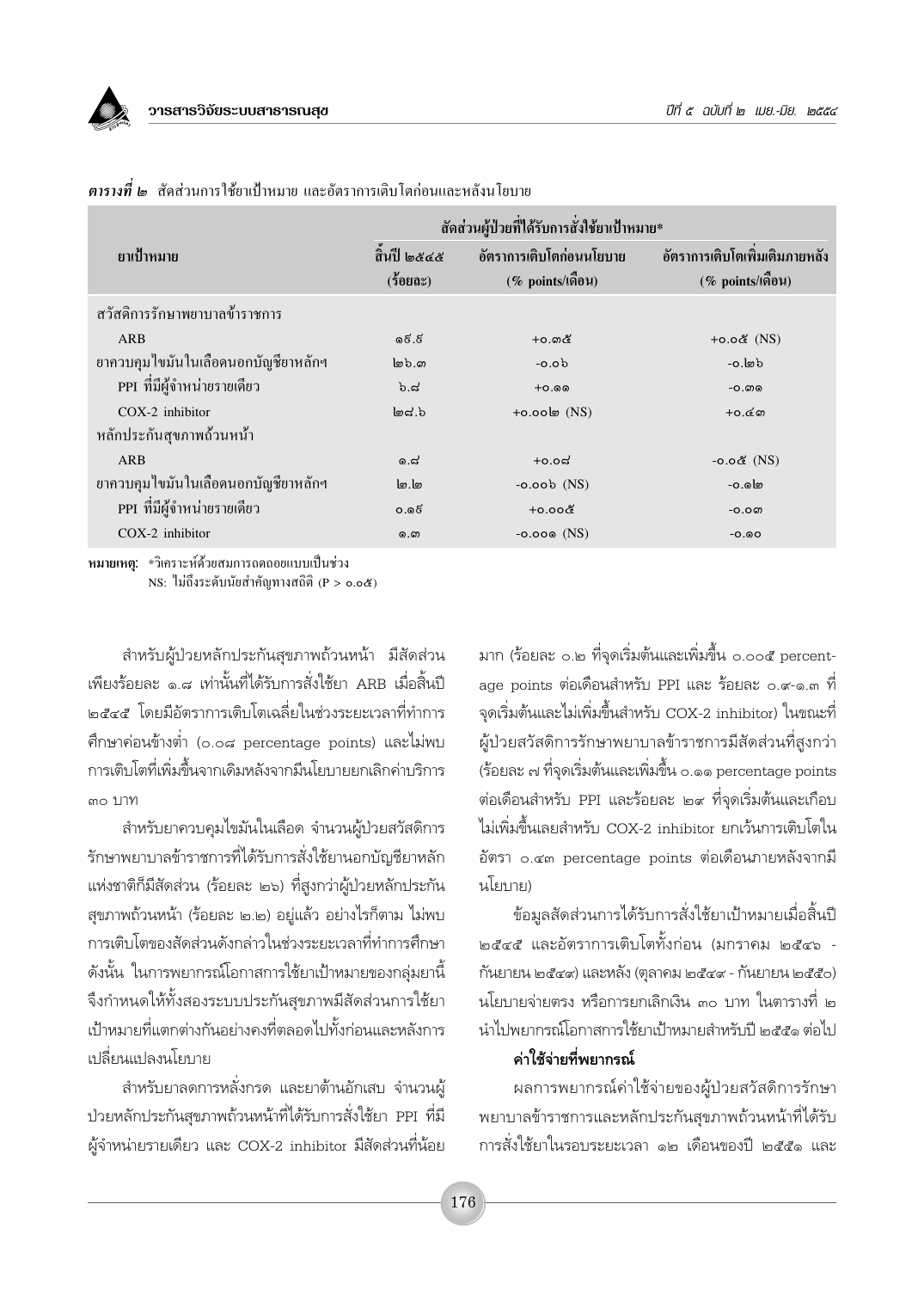| กลุ่มยา                            | aboulf<br>(11)               | อัตราการเติบโต<br>จากปี ๒๕๕๐<br>(5000) | عالاته الله<br>(11) | อัตราการเติบโต<br>จากปี ๒๕๕๑<br>$(z$ ergs) |  |  |  |
|------------------------------------|------------------------------|----------------------------------------|---------------------|--------------------------------------------|--|--|--|
| สวัสดิการรักษาพยาบาลข้าราชการ      |                              |                                        |                     |                                            |  |  |  |
| ยา ACEI-ARB                        | െ.റി60                       | $\ln$ ന സി                             | ๒o,തെ $b$           | l၈ ၀.၀                                     |  |  |  |
| ยาควบคุมใขมันในเลือด               | ๒ഩ,๔ $\epsilon$ ៩ $\epsilon$ | ගො.๕                                   | lೂ),lೂದ $\epsilon$  | ൈ 6                                        |  |  |  |
| ยาลดการหลั่งกรด H2RA-PPI           | $d, b$ อโต                   | යේ.ග                                   | ೯,ನಂೂ               | னை.                                        |  |  |  |
| ยาต้านอักเสบ NSAID-COX-2 inhibitor | ದ.៥೧ದ                        | ெம்.                                   | $5.$ ෆ් රේ          | 0.96                                       |  |  |  |
| หลักประกันสุขภาพถ้วนหน้า           |                              |                                        |                     |                                            |  |  |  |
| ยา ACEI-ARB                        | ೧).೦ದ $\alpha$               | lolo &                                 | ದ.៤ದಂ               | සේ.ශ්                                      |  |  |  |
| ยาควบคุมใขมันในเลือด               | $b.b$ loo                    | லை.                                    | ೧).៥೯ನ              | 66.5                                       |  |  |  |
| ยาลดการหลั่งกรด H2RA-PPI           | $\omega, \omega \ll \omega$  | යේ. බ                                  | 'అ,๕៩៩              | തെ.പ്                                      |  |  |  |
| ยาต้านอักเสบ NSAID-COX-2 inhibitor | ,ෙගා අර                      | ಜೆ.ಡ                                   | ෧,๔๑ $\epsilon$     | යි.ඉ                                       |  |  |  |

*ตารางที่ ๑* ค่าใช้จ่ายที่พยากรณ์ของกลุ่มยาในปี ๒๕๕๑ และ ๒๕๕๒ ต่อรายผู้ใช้ยา

าคสสาค แสดงในตารางที่ m

สำหรับระบบสวัสดิการรักษาพยาบลข้าราชการ ยา ACEI-ARB มีการเติบโตของค่าใช้จ่ายต่อรายผู้ใช้ยาด้วยอัตราค่อน ข้างสูง ประมาณร้อยละ ๒๑-๒๔ ต่อปี ในขณะที่ยาควบคุมไข มันในเลือด ยาลดการหลั่งกรด และยาต้านอักเสบ NSAID-COX-2 inhibitor มีอัตราการเติบโตประมาณร้อยละ ๑๒-๑๖ ต่อปี ด้วยการเติบโตของค่าใช้จ่ายในอัตราเลขสองหลักเช่นนี้ คาดว่าค่าใช้จ่ายด้านยาในระบบสวัสดิการรักษาพยาบาล ้ข้าราชการจะเพิ่มขึ้นเป็นสองเท่าในระยะเวลาไม่เกิน ๕-๖ ปี

สำหรับระบบหลักประกันสุขภาพถ้วนหน้า อัตราการ เติบโตของค่าใช้จ่ายของยาลดการหลั่งกรดและยาควบคุมไข มันในเลือด ในปี ๒๕๕๑ และ ๒๕๕๒ สูงกว่าสวัสดิการรักษา พยาบาลข้าราชการประมาณ ๑.๔-๓.๘ และ ๐.๗-๒.๙ percentage points ตามลำดับ อย่างไรก็ตาม ด้วยจุดเริ่มต้นที่ระบบ หลักประกันสุขภาพถ้วนหน้ามีค่าใช้จ่ายต่ำกว่าสวัสดิการรักษา ้พยาบาลข้าราชการถึงประมาณเกือบ ๔ เท่า จึงยากที่ค่าใช้จ่าย ต่อรายของกลุ่มยาทั้งสองในผู้ป่วยหลักประกันสุขภาพถ้วน หน้าจะสูงกว่าผู้ป่วยสวัสดิการรักษาพยาบาลข้าราชการ

สำหรับยา ACEI-ARB อัตราการเติบโตของค่าใช้จ่าย

หลักประกันสุขภาพถ้วนหน้าต่ำกว่าสวัสดิการรักษาพยาบาล ข้าราชการ ๑.๒ และ ๑.๓ percentage points และของยา NSAID-COX-2 inhibitor ต่ำกว่าสวัสดิการรักษาพยาบาล ข้าราชการ ๑๐.๘ และ ๙.๐ percentage points ตามลำดับ ส่วนแบ่งค่าใช้จ่ายจากยาเป้าหมาย

เมื่อวิเคราะห์ส่วนแบ่งของค่าใช้จ่ายในกลุ่มข้อบ่งใช้ เดียวกันที่เกิดจากการใช้ยาเป้าหมายโดยเปรียบเทียบระหว่าง สวัสดิการรักษาพยาบาลข้าราชการกับหลักประกันสุขภาพถ้วน หน้า พบว่า ส่วนใหญ่ของค่าใช้จ่าย (ประมาณร้อยละ ๗๙-๙๓) และการเติบโตของค่าใช้จ่ายในระบบสวัสดิการรักษาพยาบาล ข้าราชการเกิดจากการใช้ยาเป้าหมายเป็นสำคัญ ในขณะที่ค่า ใช้จ่ายและการเติบโตของค่าใช้จ่ายในระบบหลักประกัน สุขภาพถ้วนหน้าส่วนใหญ่เกิดจากการใช้ยาที่เป็นทางเลือกซึ่งมี ราคาถกกว่า (ตารางที่ ๔)

# ค่าใช้จ่ายที่คาดว่าประหยัดได้

### การแทนยาเป้าหมายด้วยยาอื่นที่มีราคาถูกกว่า

ค่าใช้จ่ายด้านยาของระบบสวัสดิการรักษาพยาบาล ข้าราชการที่คาดว่าสามารถประหยัดได้จากการใช้นโยบายแทน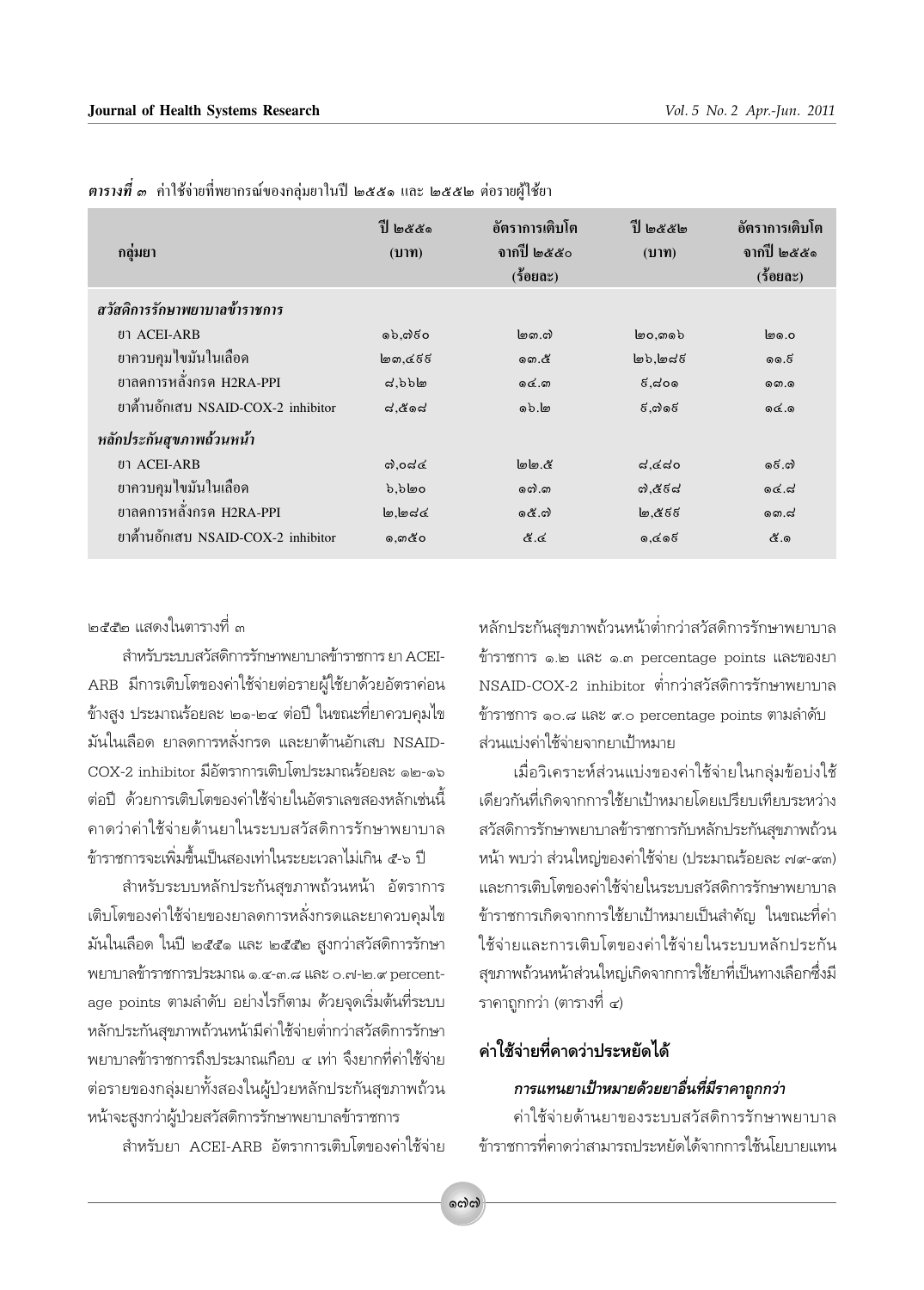

| ยาเป้าหมาย                          | ปี ๒๕๕๑<br>$(5$ 0 20 $0$ $0$ | ปี ๒๕๕๒<br>$(5$ 0 20 $0$ $0$ |  |  |  |  |
|-------------------------------------|------------------------------|------------------------------|--|--|--|--|
| สวัสดิการรักษาพยาบาลข้าราชการ       |                              |                              |  |  |  |  |
| ARB                                 | ನ್.ನ                         | ಧ@.ග                         |  |  |  |  |
| ยาควบคุมใขมันในเลือดนอกบัญชียาหลักฯ | $d$ ໔.ຓ                      | ವಡ.ಡ                         |  |  |  |  |
| PPI ที่มีผู้จำหน่ายรายเดียว         | ದಿನ.ನ                        | ದಿಕೆ.ನ                       |  |  |  |  |
| $COX-2$ inhibitor                   | ಕ್.ಡ                         | $5\omega$                    |  |  |  |  |
| หลักประกันสุขภาพถ้วนหน้า            |                              |                              |  |  |  |  |
| ARB                                 | தை.]                         | ග&.0                         |  |  |  |  |
| ยาควบคุมใขมันในเลือดนอกบัญชียาหลักฯ | 0.گھا                        | სა.შ                         |  |  |  |  |
| PPI ที่มีผู้จำหน่ายรายเดียว         | $\omega$ .ကဲ                 | ದೆ. $\mathbf{b}$             |  |  |  |  |
| $COX-2$ inhibitor                   | ها.٥۵                        | னலி.                         |  |  |  |  |

#### $\,$ ตารางที่ ๔ ส่วนแบ่งของยาเป้าหมายที่พยากรณ์ในค่าใช้จ่ายของกลุ่มยา

#### **ตารางที่ ๕** ร้อยละค่าใช้จ่ายของกลุ่มยาสำหรับสวัสดิการรักษาพยาบาลข้าราชการที่คาดว่าประหยัดได้ด้วยฉากทัศน์ต่างๆของการใช้ยาอื่นแทน ยาที่มีราคาแพง

|                                    |                     | ปี ๒๕๕๑             |                       |                     | ปี ๒๕๕๒                                 |                     |  |
|------------------------------------|---------------------|---------------------|-----------------------|---------------------|-----------------------------------------|---------------------|--|
| กล่มยา                             | แทนได้<br>ร้อยละ ๒๐ | แทนได้<br>ร้อยละ ๕๐ | แทนได้<br>$30003$ ส่ว | แทนได้<br>ร้อยละ ๒๐ | แทนได้<br>$\frac{2}{3}$ อยละ $\alpha$ o | แทนได้<br>ร้อยถะ ส่ |  |
| ยา ACEI-ARB                        | ை 6                 | ගඦ.ෙ                | ಕೆ.ಶಿ                 | Q <sub>0</sub>      | ග&. ෙ                                   | යි. ම               |  |
| ยาควบคุมใขมันในเลือด               | 0.@ما               | 6.නී නී             | ದದೆ.                  | loo.co              | ៥෧.୦                                    | $d \odot d$         |  |
| ยาลดการหลั่งกรด H2RA-PPI           | $\omega$ . $\omega$ | ெ.ெ                 | ၈၀.၈                  | ຕ). ດາ              | යේ.                                     | @.විලු              |  |
| ยาต้านอักเสบ NSAID-COX-2 inhibitor | ನ.ಜಿ                | စြစ.က               | ගඦ.lා                 | $\approx$ .         | စြဝ.၈                                   | ග\ග.๕               |  |

#### ี **ตารางที่** ๖ มูลค่าและร้อยละค่าใช้จ่ายของกลุ่มยาสำหรับสวัสดิการรักษาพยาบาลข้าราชการที่คาดว่าประหยัดได้ต่อรายจากการใช้วิธีจ่ายเงิน เดียวกับหลักประกันสุขภาพถ้วนหน้า

|                                    |                        | ปี ๒๕๕๑                | ปี ๒๕๕๒               |                   |  |
|------------------------------------|------------------------|------------------------|-----------------------|-------------------|--|
| กล่มยา                             | มูลคา<br>(11)          | ิดดลง<br>$(5$ oua $z)$ | มูลคา<br>(111)        | ิดดลง<br>(ร้อยละ) |  |
| ยา ACEI-ARB                        | $\epsilon$ , බ $\circ$ | ๕๗.๘                   | ෧෧,๘෨๕                | <u>&amp;් ය.ග</u> |  |
| ยาควบคุมใขมันในเลือด               | ೂಶಿ.ದೆದುಕ              | രെo.๕                  | $\alpha$ ລ່ວ $\delta$ | 0.ها 5            |  |
| ยาลดการหลั่งกรด H2RA-PPI           | $b,$ ດກຕ $d$           | ന <b>്</b> .o          | ி, மெ                 | ගයි.යි            |  |
| ยาต้านอักเสบ NSAID-COX-2 inhibitor | a, b                   | ය@.ෆ                   | ವ,๒៩៩                 | $\mathcal{L}$ ೦.೯ |  |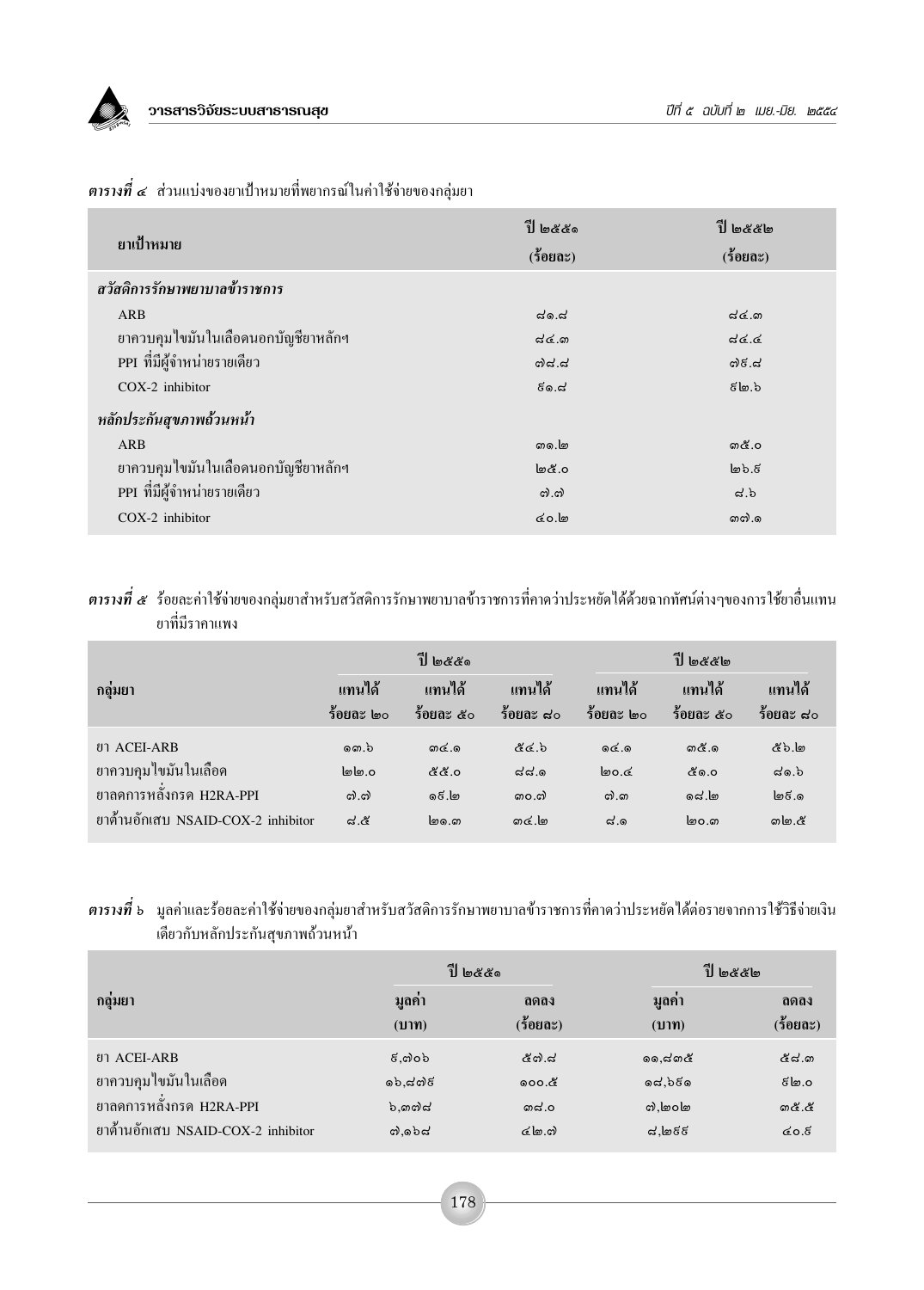ยาเป้าหมายด้วยยาทางเลือกอื่นที่มีราคาถูกกว่าในแต่ละกลุ่ม ข้อบ่งใช้ ขึ้นอยู่กับความร่วมมือของผู้สั่งใช้ยาต่อมาตรการดัง ้กล่าว โดยในการศึกษานี้กำหนดฉากทัศน์เป็น ๓ อัตรา ได้แก่ ว้อยละ ๒๐. ๔๐ และ ๘๐

ประมาณการค่าใช้จ่ายที่คาดว่าสามารถประหยัดได้ในผู้ ป่วยที่ได้รับการสั่งใช้ยาแต่ละราย เมื่อเปรียบเทียบกับค่าใช้ จ่ายเดิม แสดงในตารางที่ ๕

เป็นที่น่าสังเกตว่า การแทนยา ARB หรือยาควบคุมไข มันในเลือดที่อยู่นอกบัญชียาหลักแห่งชาติด้วยยา ACEI หรือ ยาควบคุมไขมันในเลือดที่อยู่ในบัญชียาหลักฯ สามารถ ประหยัดค่าใช้จ่ายให้กับระบบสวัสดิการรักษาพยาบาล ข้าราชการได้สูงกว่าในกลุ่มยาลดการหลั่งกรดและยาต้านอักเสบ

#### การเบิกจ่ายแบบปลายปิด

หากระบบสวัสดิการรักษาพยาบาลข้าราชการเปลี่ยนวิธีการ จ่ายเงินค่ารักษาพยาบาลผู้ป่วยนอกแก่ผู้ให้บริการสุขภาพจาก แบบที่ใช้ในปัจจุบัน คือ รายบริการ (fee for service) ซึ่งเป็น แบบปลายเปิด เป็นการจ่ายแบบปลายปิดในลักษณะเดียวกับ ระบบหลักประกันสุขภาพถ้วนหน้า ความสามารถในการ ประหยัดค่าใช้จ่าย (ตารางที่ ๖) คำนวณได้จากความแตกต่าง ของค่าใช้จ่ายที่พยากรณ์ระหว่างระบบประกันสุขภาพทั้งสองที่ ึกล่าวมาแล้ว (ตารางที่ ๓)

จะเห็นได้ว่า การเปลี่ยนไปใช้วิธีจ่ายเงินแก่ผู้ให้บริการ สุขภาพแบบเดียวกับที่ใช้ในระบบหลักประกันสุขภาพถ้วนหน้า จะสามารถประหยัดค่าใช้จ่ายของระบบสวัสดิการรักษา พยาบาลข้าราชการได้ในอัตราใกล้เคียงกับการใช้มาตรการ แทนยาที่มีราคาแพงเมื่อสามารถบังคับใช้ได้อย่างสมบูรณ์

# วิจารณ์และข้อยุติ

ระบบสวัสดิการรักษาพยาบาลข้าราชการมีค่าใช้จ่ายจาก การใช้ยาของผู้ป่วยนอกที่เข้ารับการรักษาในโรงพยาบาลศูนย์ และโรงพยาบาลทั่วไปสูงกว่าระบบหลักประกันสุขภาพถ้วน หน้าในทุกกลุ่มข้อบ่งใช้ของยาที่ศึกษา ซึ่งผลการวิเคราะห์ ข้อมูลอนุกรมเวลาระหว่างปี ๒๕๔๖ - ๒๕๕๐ พบว่า ความ แตกต่างของค่าใช้จ่ายระหว่างระบบประกันสุขภาพเกิดจาก

้ความแตกต่างของสัดส่วนการใช้ยาที่มีราคาแพงเป็นสำคัญ ข้อค้นพบดังกล่าวสอดคล้องกับการวิจัยก่อนหน้าในโรง ้พยาบาลศูนย์และโรงพยาบาลทั่วไป ๑๘ แห่ง โดยใช้ข้อมูล ระหว่างปี ๒๕๔๒ - ๒๕๔๔ ซึ่งเป็นช่วงระยะเวลาใกล้เคียงกับ ที่ประเทศไทยบรรลุการมีหลักประกันสุขภาพถ้วนหน้า (<sup>๖)</sup>

จากการพยากรณ์ค่าใช้จ่ายด้านยา พบว่า มาตรการแทน ยาเป้าหมายด้วยยาทางเลือกที่มีราคาถกกว่า การประหยัดค่า ใช้จ่ายของสวัสดิการรักษาพยาบาลข้าราชการขึ้นกับความ สามารถในการแทนยา หากทำได้ร้อยละ ๒๐ จะทำให้ ประหยัดค่าใช้จ่ายลงได้ประมาณร้อยละ ๘ (กรณียาลดการ หลั่งกรดและยาต้านการอักเสบ) ถึง ประมาณร้อยละ ๒๐ (กรณียาควบคุมไขมันในเลือด) ค่าใช้จ่ายของระบบสวัสดิการ รักษาพยาบาลข้าราชการในกลุ่มข้อบ่งใช้เดียวกันจะลดลงร้อยละ ๓๐-๘๐ หากสามารถแทนยาเป้าหมายด้วยยาทางเลือกได้ร้อยละ ี่ ๘๐ เมื่อเปรียบเทียบระหว่างระบบประกันสุขภาพ พบว่า การ จ่ายเงินแก่ผู้ให้บริการสุขภาพแบบปลายปิดซึ่งใช้ในระบบหลัก ประกันสุขภาพถ้วนหน้า สามารถลดค่าใช้จ่ายของระบบ สวัสดิการรักษาพยาบาลข้าราชการลงได้ไม่ต่ำกว่าร้อยละ ๔๐ โดยไม่ต้องผลักภาระส่วนต่างของค่าใช้จ่ายให้แก่ผู้ป่วยที่ใช้ยา

ข้อจำกัดในการศึกษานี้ที่สำคัญคือ ตัวแบบวิเคราะห์ทาง สถิติที่ใช้ในการพยากรณ์ค่าใช้จ่ายยังไม่ได้ควบคมความ ผันแปรระหว่างช่วงเวลาในปัจจัยด้านอื่นๆ ที่มีผลต่อโอกาส การใช้ยาเป้าหมาย นอกจากความแตกต่างระหว่างวิธีการจ่าย เงินแก่โรงพยาบาลของระบบประกันสุขภาพแล้ว ลักษณะทาง ประชากรและภาวะทางคลินิกของผู้ป่วย คุณลักษณะของผู้สั่ง ใช้ยา และบริบทของโรงพยาบาลอาจมีผลต่อการตัดสินใจสั่ง ใช้ยาของแพทย์ อย่างไรก็ตาม ในการศึกษาก่อนหน้านี้<sup>ใจ)</sup> ซึ่ง ใช้การวิเคราะห์ถดถอยลอจิสติค (logistic regression) ใน การควบคุมตัวแปรดังกล่าวก็ให้ผลที่สอดคล้องกัน จึงช่วย เพิ่มความมั่นใจต่อความถูกต้องของข้อค้นพบในการศึกษานี้

### กิตติกรรมประกาศ

ผู้นิพนธ์ขอขอบคุณ สำนักงานพัฒนานโยบายสุขภาพ ระหว่างประเทศ สถาบันวิจัยระบบสาธารณสุข และโรง